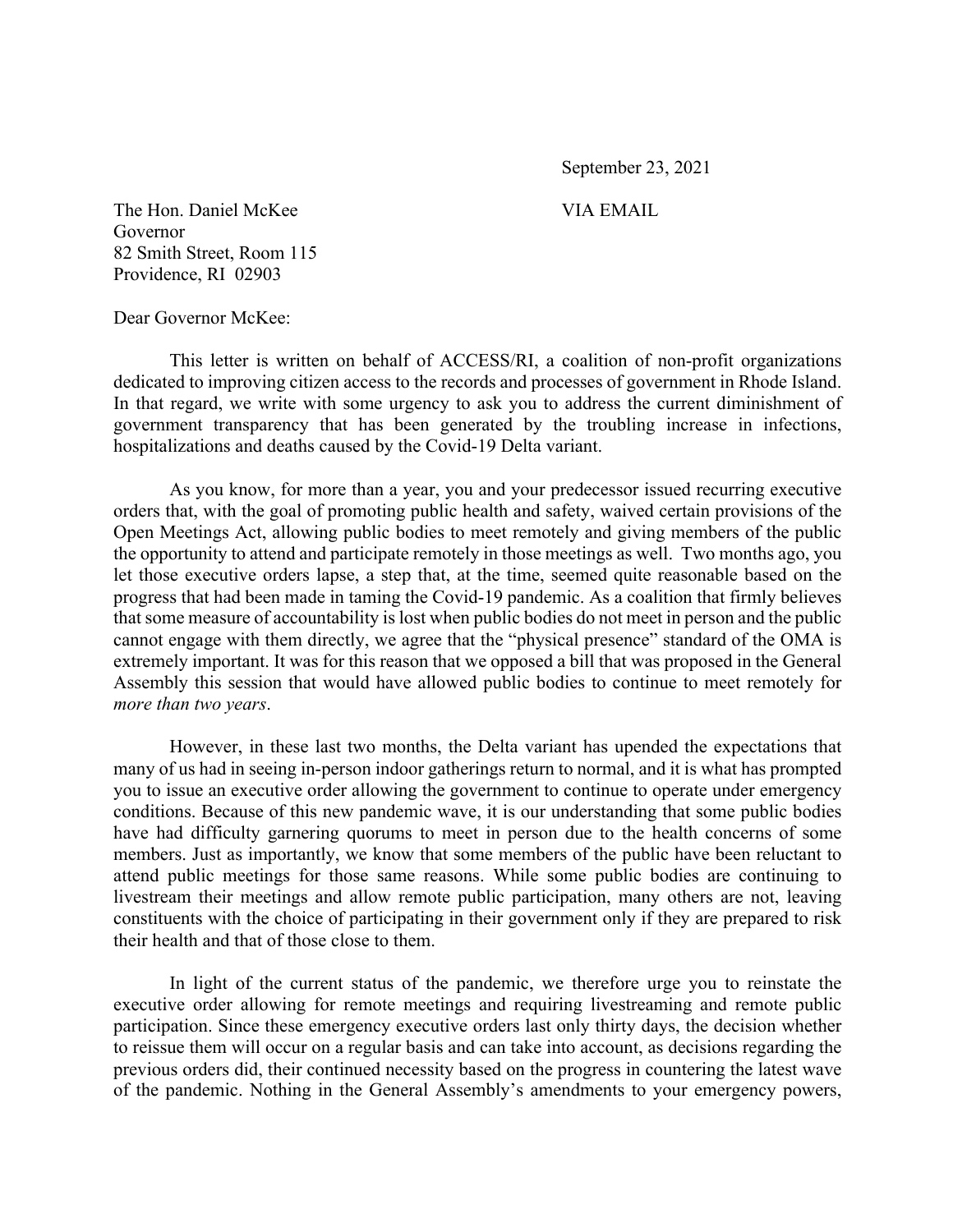enacted in the FY2022 budget, affect your ability to take this action. In addition, with the legislature likely not returning until January, action by your office is the only effective way, for the near future, to address this problem.

Finally, in asking you to take this step, we would be remiss in not also asking you to consider strengthening the executive order from previous iterations. When these orders were first issued, the ACLU and Common Cause asked then-Governor Raimondo to include some additional safeguards to better promote transparency and accountability. We have attached a copy of the letter containing those suggestions that was submitted at that time. One addition that we would particularly urge, based on our experience in attending remote meetings these past 18 months, is a requirement that when remote meetings are being held by video conference, the cameras of all participating members of the public body should be kept on at all times.

We thank you in advance for your consideration of this request, and look forward to a favorable response, as we know you share our goal of encouraging government transparency during this difficult period.

Sincerely,

Steven Brown, Executive Director, ACLU of Rhode Island Jane Koster, President, League of Women Voters of Rhode Island Linda Levin, President, ACCESS/RI John Marion, Executive Director, Common Cause Rhode Island John Pantalone, Associate Professor of Journalism, University of Rhode Island Justin Silverman, Executive Director, New England First Amendment Coalition

cc: Claire Richards Elizabeth Tanner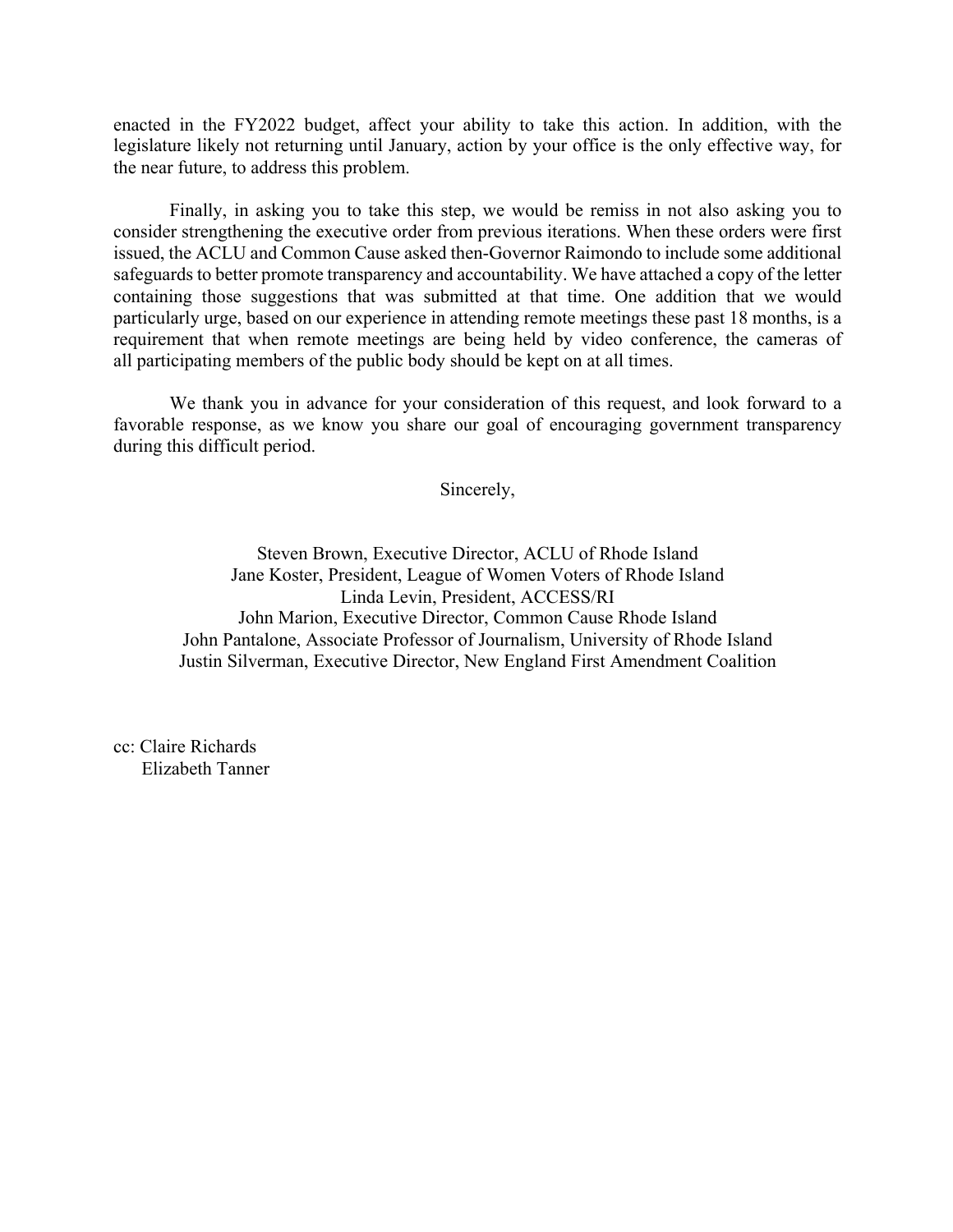



March 19, 2020

The Honorable Gina M. Raimondo VIA EMAIL Office of the Governor 82 Smith Street Providence, RI 02903

Dear Governor Raimondo:

We understand this is an extraordinary time for state and local governments as they cope with the COVID-19 outbreak. In light of that, our organizations recognize the need to relax some of the safeguards in the Rhode Island Open Meetings Act and the Access to Public Records Act as you did in Executive Order 20-05. However, we write to express some concerns, and offer some suggestions, about the Executive Order and how it is being implemented by public bodies.

We ask that you immediately issue an amended Executive Order to clarify two matters that have arisen in the short period of time it has been in effect. We further request that you incorporate other recommendations if this Order is renewed, and, in the meantime, issue immediate guidance to public bodies in keeping with those recommendations.<sup>1</sup>

The two amendments that we believe need to be immediately made to EO 20-05 are:

• Clarifying that should a public body continue to meet in person, it must still provide (1) remote access to members of the public; (2) in-person access to the media, by pool arrangement if necessary; and (3) in-person access to members of the public to the extent not inconsistent with the attendance limitations established by EO 20-04.

<sup>&</sup>lt;sup>1</sup> We are also troubled by the Order's authorization to public bodies to forego contemporaneous public access to a meeting by reason of "economic hardship or despite best efforts." There are many free audio and video conference programs available. Additionally, you announced two days ago that Microsoft has offered free licenses for Office 365 for municipalities. That software suite has scalable video conferencing capabilities that public bodies can use for holding remote meetings. Under the circumstances, no public body should be able to rely on this exemption, and so it should be removed in any future Order.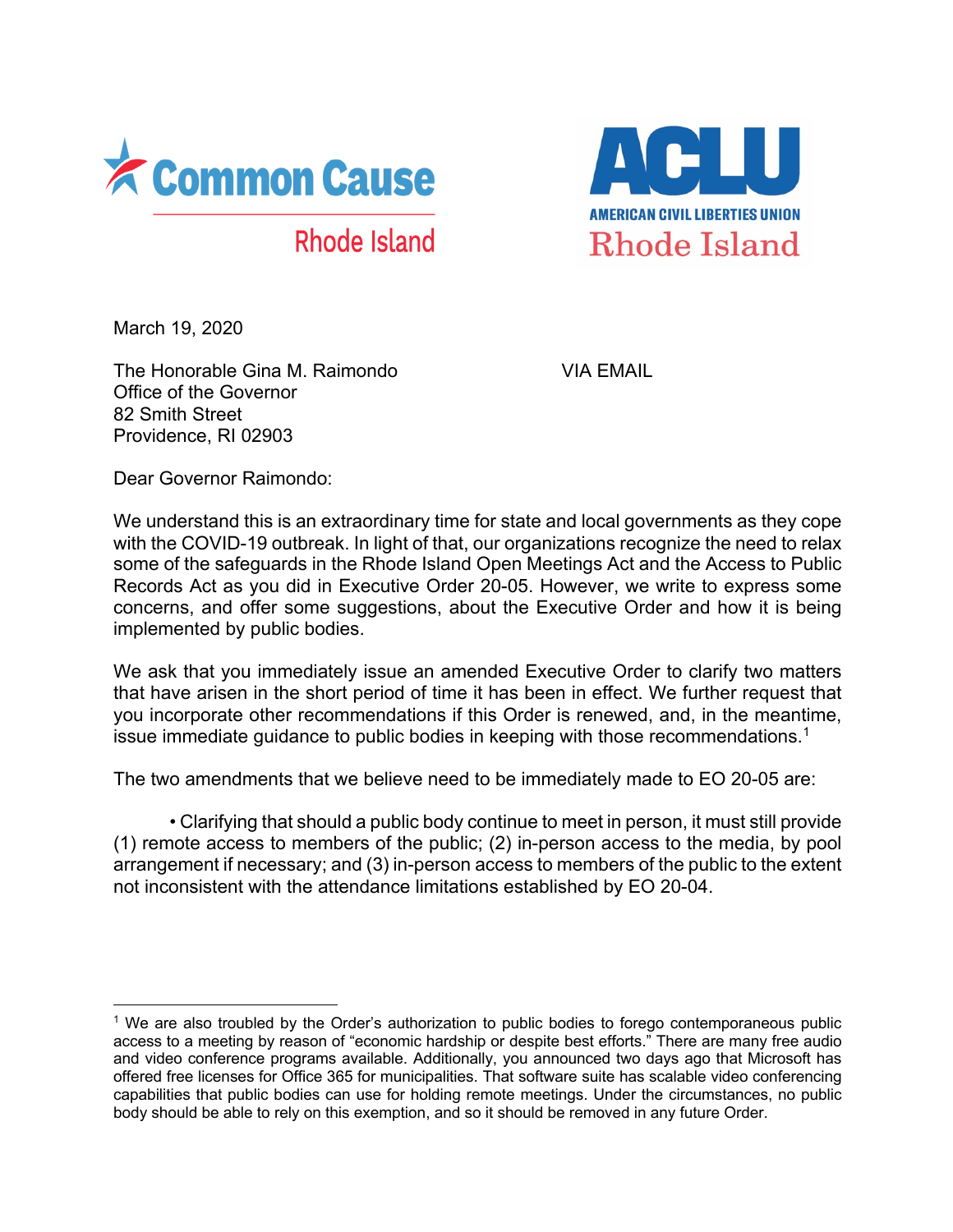• Specifying that in the event audio or video coverage of a proceeding or meeting is interrupted, the presiding official shall suspend the discussion until the audio or video is restored.

Additional amendments that should be made if EO 20-05 is renewed, and that public bodies should be asked to abide by in the interim, include:

• When operating remote meetings by video conference, all participating members of the public body should be clearly visible and audible to the public at all times.

• At the start of the meeting, the presiding official should be required to announce the names of any members of the public body participating remotely. During a meeting for which only audio is being provided, anyone speaking should repeat their name prior to making their remarks.

• All votes should be conducted by roll call so that those following by video or audio are aware of how each member of the public body voted.

• Any documents presented to the public body at the public meeting should, if possible, be put on the website of the public body prior to the start of the public meeting.

• The public body should record all meetings and make the recording available on a public website on a timely basis.

We also have separate concerns about those provisions in EO 20-05 suspending portions of the Access to Public Records Act. APRA already gives public bodies up to thirty business days to respond to an APRA request. The Order gives public bodies twenty additional business days to respond. It is our experience that too many public bodies routinely -- sometimes automatically -- seek extensions of time to respond to APRA requests. Allowing agencies to invoke an additional 20 business days extension means that important records could be withheld from the public for almost *two-and-a-half months*.

While the extension can, in theory, only be requested if necessary, for reasons related to this health emergency, its invocation will be virtually impossible to refute, and it can only encourage public bodies to take APRA requests lightly. Government transparency and support of the public's right to know are more, not less, critical during emergency situations. Because this suspension of APRA's deadline is unwarranted and extremely damaging to the public interest, we ask that the additional 20 business day extension for responding to APRA requests be removed from EO 20-05 if it is renewed next month.

We understand that the additional time extension in the Order may be in response to some city and town halls being fully closed at the moment, and therefore having literally nobody available to respond to APRA requests. However, the Order is not in any way limited to those extreme situations. Moreover, by the time that this Order expires a month from now, we expect every city and town hall will be functioning at some level that will enable them to comply with this extremely important law.